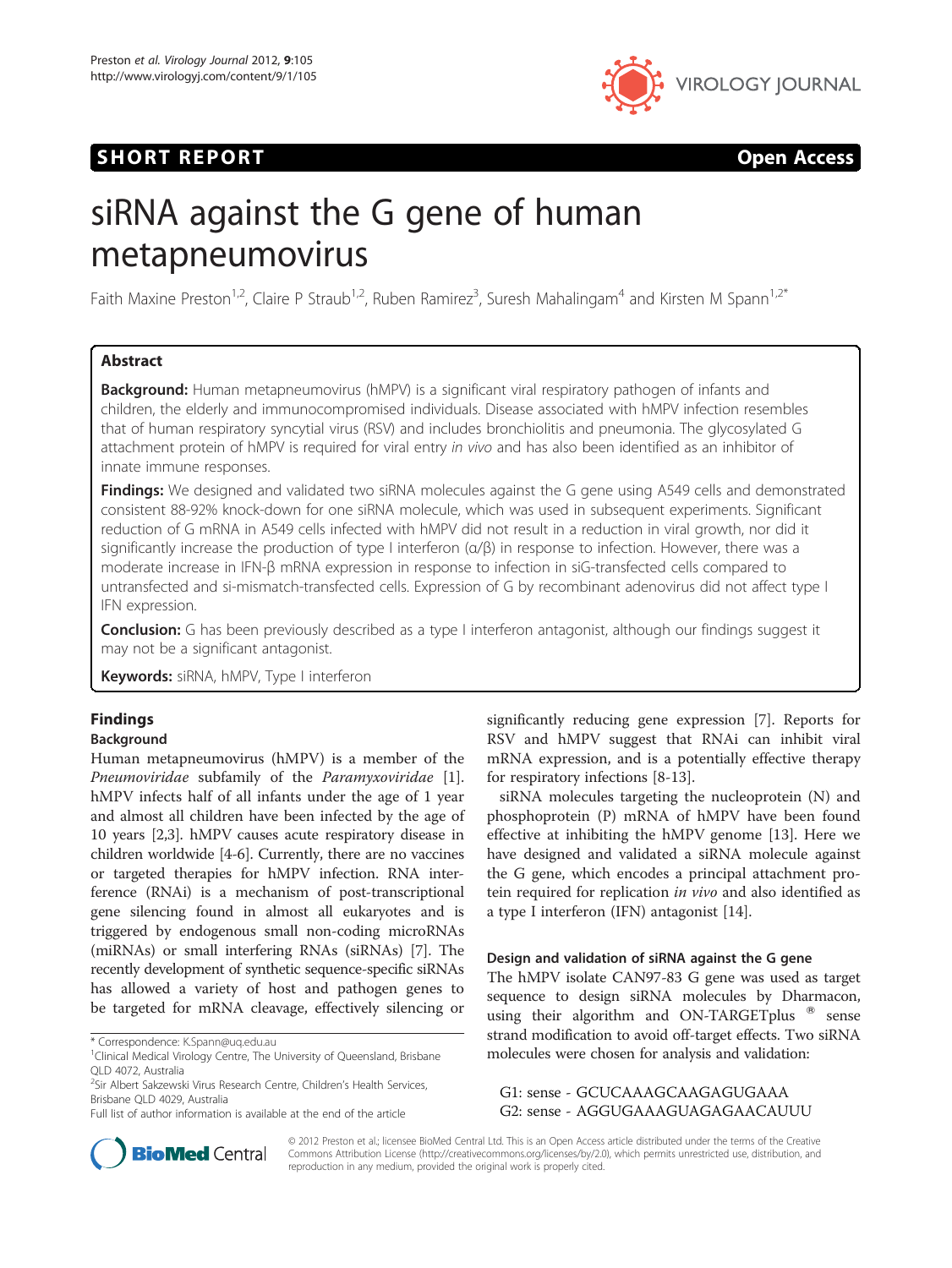The molecules do not target all isolates of hMPV as identified by BLAST, due to the high level of divergence in the G sequence [\[6](#page-3-0)[,15](#page-4-0)]. A mis-matched siRNA molecule (siMM; sense - CUAAAGUGGUAGUUGAUAUUU) was also generated as a control for the effect of transfection and off-target effects. hMPV (CAN97-83) was propagated in LLC-MK2 cells, concentrated through a 30%/ 60% w/v sucrose gradient, pelleted by centrifugation at 12,000 x  $g$  for 2 hours at 4 °C, and the viral titre quantified using a TCID<sub>50</sub> assay and anti-hMPV M monoclonal antibody (Chemicon) to identify positive cells. Preliminary transfection experiments (not shown) using a fluorescein labeled RNAi delivery control (Mirus) demonstrated that transfection of 200 mM siRNA resulted in 100% transfection efficiency at 24 h. Preliminary infection experiments established that 100% of cells were infected by 24 h post-infection (pi) when exposed to hMPV at a multiplicity of infection (MOI) of 2 in the absence of trypsin.

A549 cells were transfected with siG1, siG2 or siMM 6 h prior to infection with hMPV. At 12 h and 24 h pi, total RNA was extracted from cells using TRIzol/chloroform separation and RNeasy spin columns (QIAGEN). cDNA was generated using superscript III reverse transcriptase (Invitrogen) and oligo  $d(T)_{20}$  primers to select for mRNA. Quantitative (q) RT-PCR was performed to quantify G mRNA reduction using the following oligonucleotides: forward primer 3′- GCAGCAATAGA-CATGCTCAAA-5′, reverse primer 3′-GAGCTGGTGTG-GTGTTCTGA-5′, hybridization probe 3′-HEX-AAATCG-TGTGGCACGTAGCAAATGC-BHQ-5′. N mRNA was also quantified using the following oligonucleotides: forward primer 3′- TTACGGTGCTGGTCAAACAA-5′, reverse primer 3′-TTTGGGCTTTGCCTTAAATG-5′, hybridization probe 3′-HEX-CTATGACCTGGTGCGA-GAAATGGGC-BHQ-5′. qPCR was performed using QuantiTECT mastermix (QIAGEN) and a Rotorgene 3000 (Roche). G and N mRNA in hMPV-infected cells was quantified in relation to β-actin mRNA for each sample and in relation to untransfected cells using the ΔΔCt formula. The ΔΔCt value was then converted to percent reduction of G or N mRNA (Applied Biosystems Technotes vol 15[[2](#page-3-0)] p. 10).

At 12 h pi, siG1 and siG2 resulted in 83.7% and 85.2% G mRNA reduction respectively compared to siMM (not shown). In three independent experiments, 200 mM siG2 resulted in a mean G mRNA reduction of 88% (12% remaining;  $P = 3.4 \times 10^{-4}$  compared to siMM) at 24 h pi in infected A549 cells (Figure 1a). siG1 was not as effective at reducing G mRNA at 24 h pi (29% remaining), and was therefore not used for subsequent experiments. The effect of siG1 and siG2 on hMPV N was negligible  $( $3\%$ )$ , indicating that other viral genes were not affected (Figure 1b).

We had planned to investigate the effect of siG2 transfection on G protein expression. An antibody to detect G protein in lysed cell preparations has not been described in the literature, nor is commercially available. Affinity purified rabbit antisera were generated to a G peptide considered suitable for this purpose. However, the sera detected only a  $\sim$ 32 kDa band, which may have been a truncated form of G, and did not detect the nontruncated 90 kDa G protein. Due to the ambiguity of G protein detection we were not able to quantify the effect of G mRNA reduction on G protein expression. However, other studies that involve the validation of siRNA molecules against viral mRNAs demonstrate that a reduction in target mRNA similar to that demonstrated here correlate to a significant reduction in protein [\[9,10,16\]](#page-4-0).

## Knockdown of G does not modulate viral growth in vitro or the induction of type I interferon

Triplicate cultures of A549 cells were transfected with siG2, siMM or untransfected, as described above, and

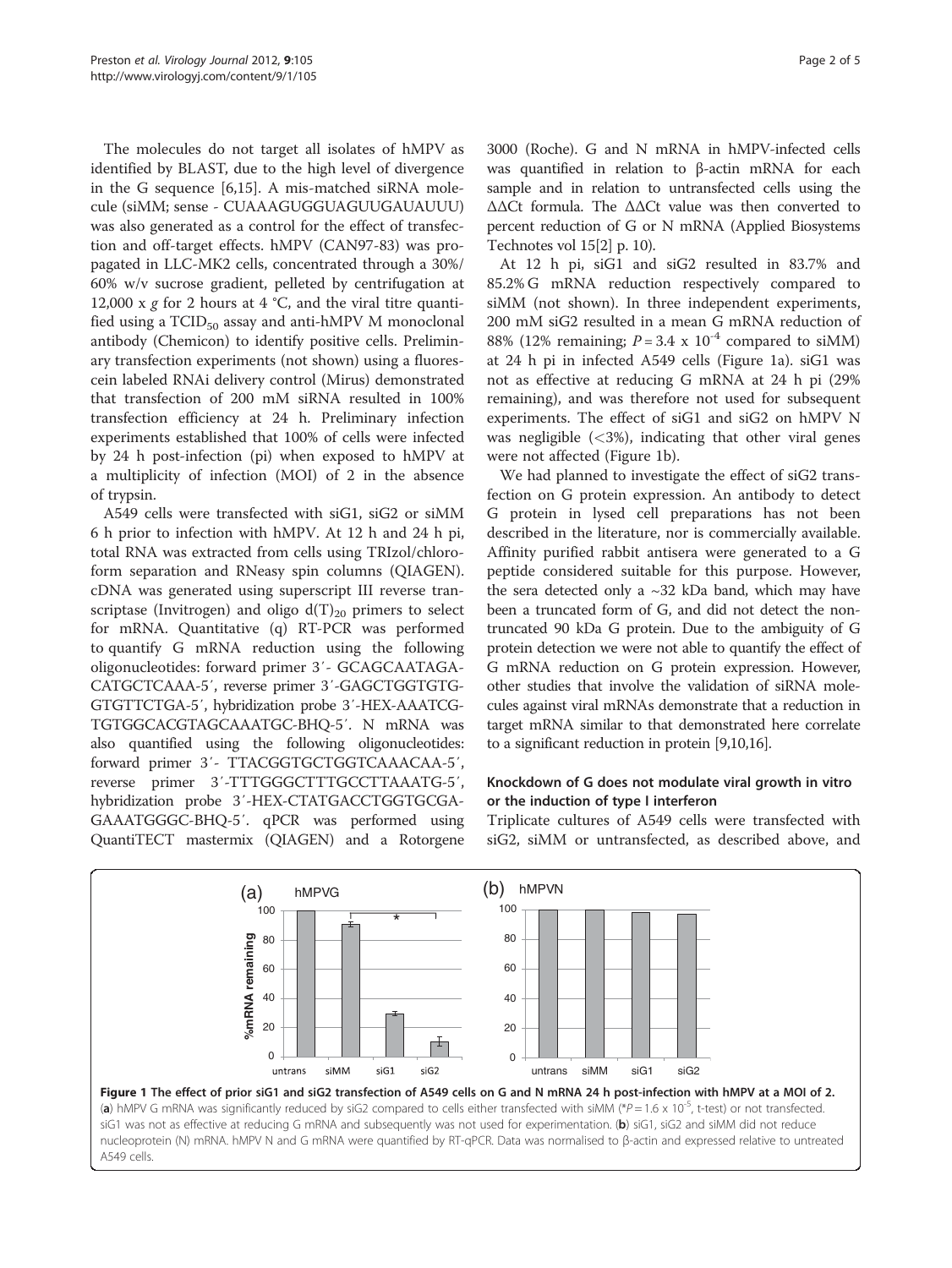<span id="page-2-0"></span>

infected with hMPV at a MOI of 0.1. Cell supernatants were collected on days 0, 1, 3 and 5 pi, and the titres of shed virus quantified by  $TCID_{50}$  assay. Reduction of G mRNA was confirmed at day 1 pi (not shown). There was no significant difference in the titres of shed virus between cells transfected with siMM, siG or untransfected, which indicated that the growth of hMPV in vitro was not affected by G knockdown (Figure 2; ANOVA). This correlates to a study using recombinant (r) hMPVΔG in which deletion of G did not attenuate viral growth in LLC-MK2 cells [\[17\]](#page-4-0). This differs to a report in which rhMPVΔG displayed a reduction in viral titre by one third to half a log after 24 h of infection in A549 cells [\[14\]](#page-4-0).

It has been reported that deletion of G from rhMPV results in an increase in chemokine and type I IFN production in infected airway epithelial cells [\[14](#page-4-0)]. Here we investigated if knockdown of G by siRNA would also result in an increase in type I IFN induction. A549 cells were transfected with siMM or siG2, or not transfected and 6 h later infected at a MOI of 2 with hMPV, or mock-infected with media. UV-inactivated hMPV was used as a control for IFN induction. 24 h pi cells were harvested and total RNA extracted as described above. RT-qPCR was performed to quantify IFN-β and -α mRNA using primers and molecular probes previously described [\[18](#page-4-0)]. G mRNA knockdown by 88-92% was confirmed by qPCR. The siMM and siG2 molecules alone did not induce either IFN- $\alpha$  or -β indicating no

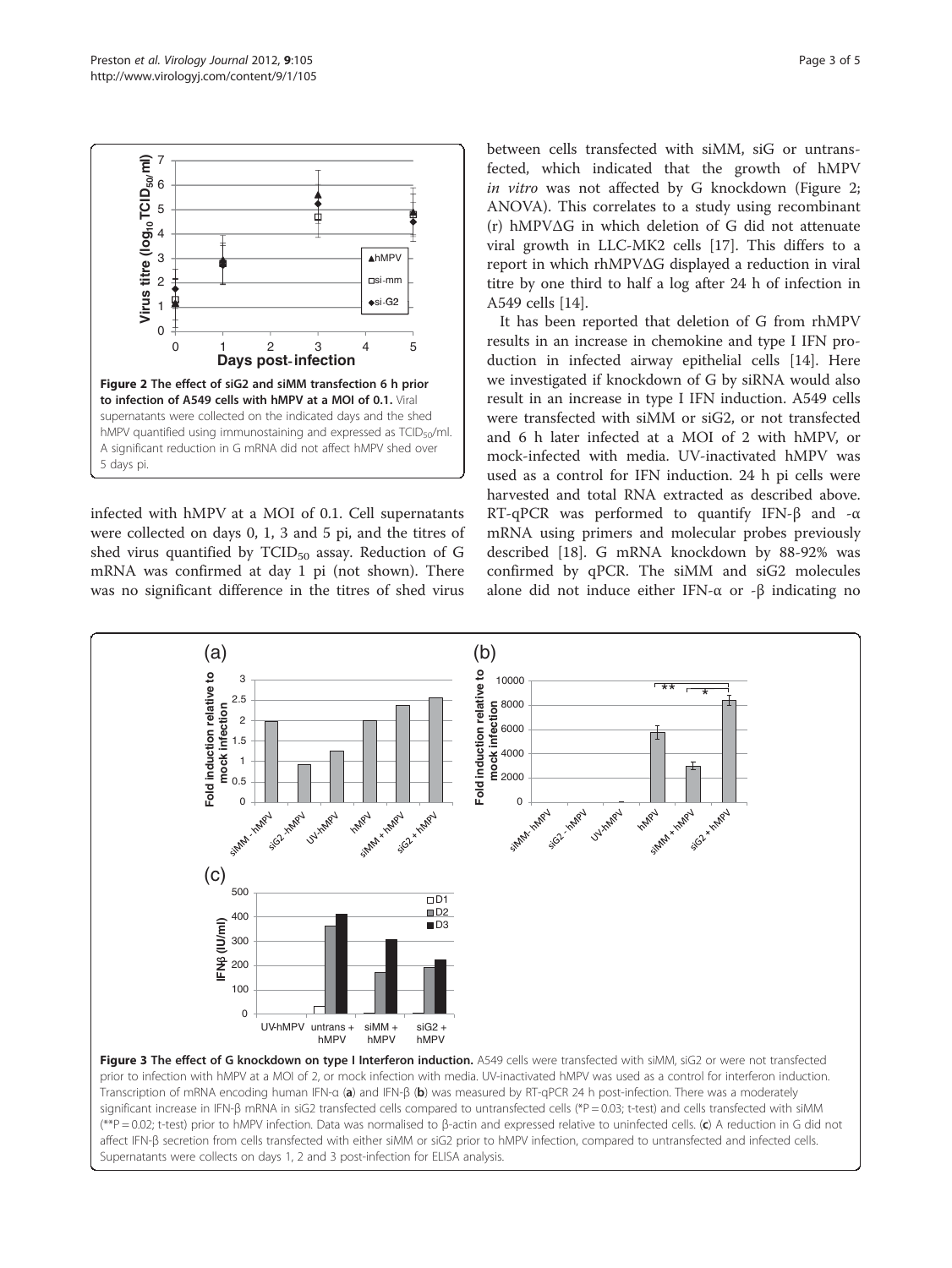<span id="page-3-0"></span>off-target effects on type I IFN induction (Figure [3](#page-2-0) a and b, first two bars). hMPV infection alone did not induce IFN-α and did induce IFN-β by 5850-fold over uninfected cells. Transfection with siMM prior to hMPV infection (siMM + hMPV) dampened IFN-β induction indicating some effect of transfection on the cells. However, the knockdown of G resulted in a marginally significant increase in IFN-β mRNA induction compared to hMPV infection alone  $(P = 0.03)$ . A more significant increase was observed compared to siMM + hMPV  $(P = 0.02)$ , although the difference in fold induction between these two treatments, from 3000-fold (siMM) to 8500-fold (siG2), was only 2.85, which may be of only marginal biological significance. ELISA was performed on the cell supernatants collected from transfected and/ or infected cells at 24 h, 48 h and 72 h pi. A reduction of G mRNA did not result in a significant increase in secreted IFN- $\beta$  at any time (Figure [3c;](#page-2-0)  $P > 0.05$ ). In fact, a slight reduction in secreted IFN-β is observed, which may be the result of transfection. This suggests that although there is a moderate increase in IFN-β mRNA when G mRNA is reduced, this does not result in an increase in IFN-β protein secreted from infected cells. This observation differs from another study in which there was a significant increase in IFN- $\alpha/\beta$  secretion from infected cells when G was deleted from rhMPV. ELISA (not shown) for IFN-α was conducted and showed no detectable induction as correlated to qPCR results (Figure [3a\)](#page-2-0). Our growth curves for hMPV are similar to those of Biacchesi et al., (2004), which also suggest that a knockdown of G does not induce type I IFN, which may attenuate viral growth.



or 12 h post-infection.

The effect of G on type I IFN induction was also investigated using an adenovirus which expressed the hMPV G protein (Ad-hMPV-G; gift from R. Tripp, University of Georgia, Athens, USA). A549 cells were infected with Ad-hMPV G or Ad-Lac Z as a control, at a MOI of 1. After 1 h adsorbtion at 37 °C, virus inoculum was replaced with growth media and infected cells collected for mRNA analysis at 6 h and 12 h pi. G protein expression by adenovirus did not significantly affect type I IFN mRNA levels compared to control (Figure 4).

In summary, we have designed and validate a siRNA molecule that is effective against the G gene of hMPV in vitro. A significant reduction in G mRNA did not reduce viral growth *in vitro* or induce a significant type I IFN response, suggesting that G may not be a significant type I IFN antagonist, and other hMPV proteins may play a role in modulating type I IFN induction. However hMPV G may still be a valid target for RNAi as G is required for viral replication in vivo [\[17](#page-4-0)].

#### Competing interests

The authors declare that they have no competing interests.

#### Acknowledgements

This work was funded by the Australian National Health and Medical Research Council, grant number 508601.

#### Author details

<sup>1</sup> Clinical Medical Virology Centre, The University of Queensland, Brisbane QLD 4072, Australia. <sup>2</sup>Sir Albert Sakzewski Virus Research Centre, Children's Health Services, Brisbane QLD 4029, Australia. <sup>3</sup>Faculty of Applied Science, University of Canberra, Canberra ACT 0200, Australia. <sup>4</sup>Institute for Glycomics Griffith University, Gold Coast QLD 4222, Australia.

#### Authors' contributions

KMS and SM conceived of the study. FMP, CPS and RR performed the experiments. FMP and KMS wrote the manuscript. All authors read and approved the final manuscript.

#### Received: 3 November 2011 Accepted: 7 June 2012 Published: 7 June 2012

#### References

- 1. van den Hoogen BG, de Jong JC, Groen J, Kuiken T, de Groot R, Fouchier RA, Osterhaus AD: A newly discovered human pneumovirus isolated from young children with respiratory tract disease. Nat Med 2001, 7:719–724.
- 2. Principi N, Bosis S, Esposito S: Human metapneumovirus in paediatric patients. Clin Microbiol Infect 2006, 12:301-308.
- 3. Williams JV, Harris PA, Tollefson SJ, Halburnt-Rush LL, Pingsterhaus JM, Edwards KM, Wright PF, Crowe JE Jr: Human metapneumovirus and lower respiratory tract disease in otherwise healthy infants and children. N Engl J Med 2004, 350:443–450.
- 4. Biovin G, Abed Y, Pelletier G, Ruel L, Moisan D, Cote S, Peret TC, Erdman DD, Anderson LJ: Virological features and clinical manifestations associated with human metapneumovirus: a new paramyxovirus responsible for acute respiratory-tract infections in all age groups. J Infect Dis 2002, 186:1330–1334.
- 5. Greensill J, McNamara PS, Dove W, Flanagan B, Smyth RL, Hart CA: Human metapneumovirus in severe respiratory syncytial virus bronchiolitis. Emerg Infect Dis 2003, 9:372–375.
- 6. van den Hoogen BG, Herfst S, Sprong L, Cane PA, Forleo-Neto E, de Swart RL, Osterhaus AD, Fouchier RA: Antigenic and genetic variability of human pneumoviruses. Emerg Infect Dis 2004, 10:658–666.